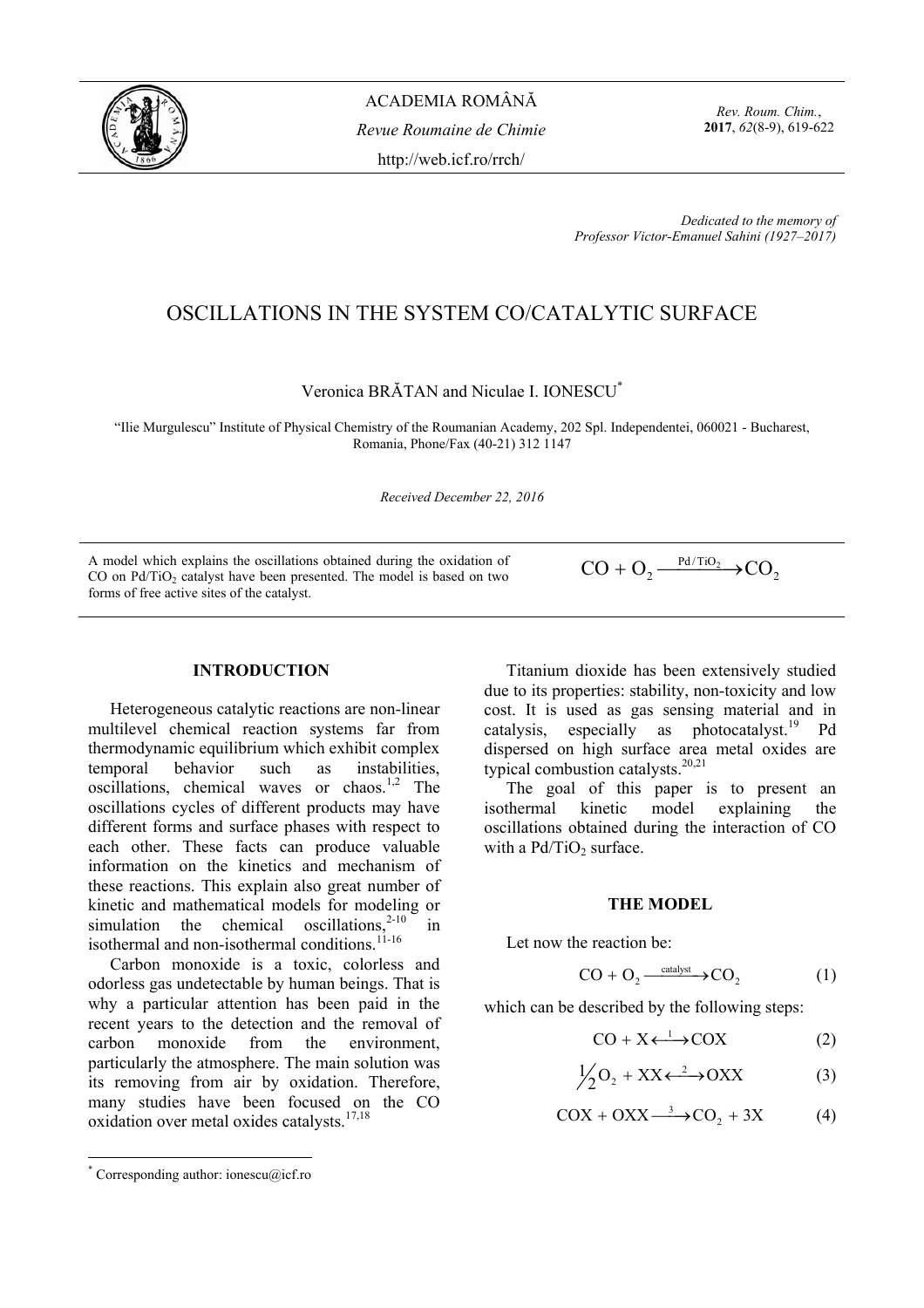$$
X \xleftarrow{4} X_s \tag{5}
$$

$$
\frac{1}{2}O_2 + X_s \xrightarrow{5} OX_s \tag{6}
$$

$$
COX + OX_s \xrightarrow{6} CO_2 + X_s + X \tag{7}
$$

where X is a free active surface site and  $X_s$  a free active subsurface site. COX and OXX are the reactive adsorbed species of CO and oxygen involved in the reaction step of the system.

The kinetic model (2)-(7) is formed by two parts. The first part consists of three steps: two adsorptiondesorption equilibria and an irreversible surface chemical reaction of Langmuir-Hinshelwood's type. The second part consists of one irreversible step, the transformation of the free active site into on free under the surface site, on another one the reaction of the subsurface site with oxygen the last step being the reaction of adsorbed CO with the adsorbed subsurface oxygen. The last three steps describe the periodic formation and removal of a subsurface site in the course of the reaction with adsorbed CO molecules. The desorption of the products was assumed to be a fast one.

In order to obtain an oscillatory behavior the model needs two coupled paths via only one specie.<sup>22</sup> From the kinetic model (eqs (2) to (7)) the following non-linear systems containing three ordinary differential equation was obtained, namely:

$$
\frac{d[COX]}{dt} = k_1 P_{CO}[X] - k_{-1}[COX] - k_3[COX][OXX] - k_6[COX][OX_s]
$$
\n(8)

$$
\frac{d[OXX]}{dt} = k_2 P_{0_2}^{1/2} [X]^2 - k_{-2} [OXX] - k_3 [COX][OXX]
$$
\n(9)

$$
\frac{d[X_s]}{dt} = k_4[X] - k_{-4}[X_s] - k_5 P_{0_2}^{1/2}[X_s] - k_6[COX][OX_s]
$$
\n(10)

where  $k_i$ , i=1-6 are the rate constants of the reaction mechanism.

Subsurface site  $X<sub>S</sub>$  is formed due to the existence of a defect structure of  $TiO<sub>2</sub>$ , the Pd atoms existing in the catalyst playing also an important role. In this case, a reversible form of a nonstoichiometric oxide is obtained.

The site conservation equation in terms of fractional coverage is:

$$
[X] = 1 - [COX] - 2[OXX] - [OXs] \quad (11)
$$

The rank of the system  $(8)$  to  $(10)$  can be reduced using assumption:<sup>23</sup>

$$
[OXX] \ll [COX], [OXs] \text{ and } [OXX] \cong k_2[X]^2 / k_{-2}
$$
 (12)

The reaction rate constants for oxidation  $(k_5)$ and reduction  $(k_6)$  of the subsurface site are much smaller compared with the constants of adsorption  $(k_1, k_2)$ , desorption  $(k_1, k_2)$  surface reaction  $(k_3)$ and the formation of the subsurface site  $(k_4)$ . In the

same time the hypothesis of Eigenberger<sup>24</sup> imposes additional restrictions<sup>25</sup> which allow reducing the rank of the differential equations. These restrictions are:\n\n
$$
x^2 + 2x + 3 = 0
$$

$$
k_2 P_{0_2}, k_{-2} \gg k_3 \gg k_1 P_{CO}, k_{-1}, k_4, k_{-4}
$$
 (13)

By considering the concentration with the form of fractional coverage equations (8)-(10) in a dimensionless form by dividing the system by k-4 and neglecting the terms containing  $k_5$  and  $k_6$ , a reduced system consisting of two differential equations namely:

$$
\frac{dx}{dt} = k_1^* P_{CO} (1 - x - z) - k_{-1}^* x - k_{32}^* x (1 - x - z)^2
$$
\n(14)

$$
\frac{dz}{d\tau} = k_{4}^{*} (1 - x - z) - z \tag{15}
$$

are obtained. In equations (14)-(15)  $\tau = k_{-4}t$ ,  $k_1^* = \frac{k_1}{k_4}$ ,  $k_{-1}^* = \frac{k_{-1}}{k_4}$ ,  $k_{32}^* = \frac{k_2 k_3}{k_2 k_{-4}}$  and

$$
k_4^* \, = \, {k_4 \choose k_{-4}} \, .
$$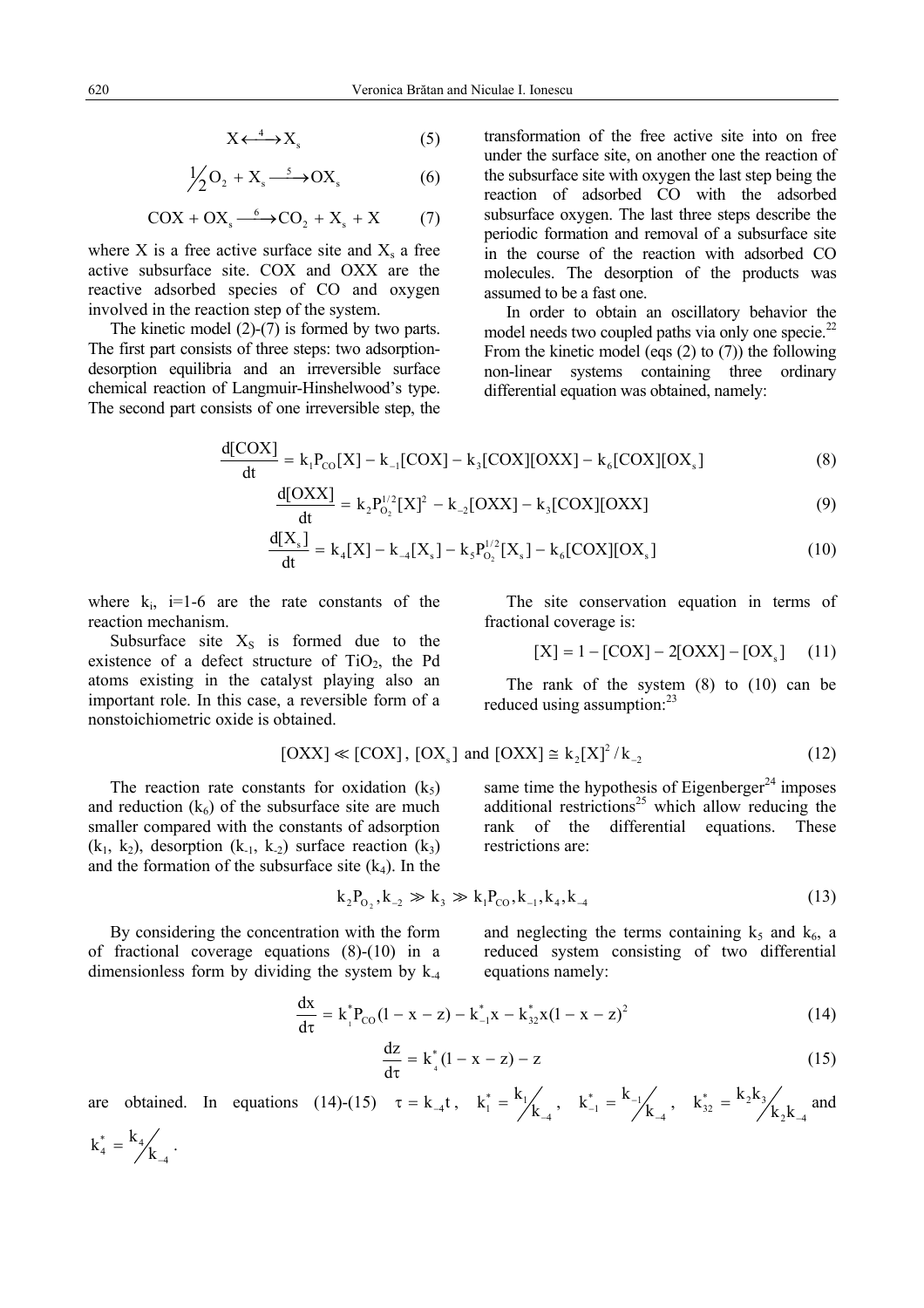All the variables of equations (14) and (15) have a physical meaning as long as they are not negative in the region R where they have been studied and  $R\{x, z; x_0, z_0 \geq 0; x+z \leq 1\}$  with  $x = [COX]$ ,  $z=[X_s]$  and  $[X]=1-x-z$ .

The steady state for the system eqs (14) and (15) can be obtained by solving a reduced cubic equation as a result of the substitution of equation (15) into equation (14), both in homogeneous term and changing the variable x by:

$$
x = y - 2/3 \tag{16}
$$

The final equation is:

$$
y^3 - py - q = 0 \tag{17}
$$

where the coefficients p and q are different functions of  $k_1^*$ ,  $k_{-1}^*$ ,  $k_{32}^*$  and  $k_4^*$  as presented else where.<sup>25-28</sup>

Solving this reduced cubic equation (17) a lot of behaviors where obtained stable solutions, regular or oscillations, stable mode, focus or saddle points. $25,26$ 

The reduced cubic equation (17) represents unstable behavior not only in cases with two or three reactants<sup>25-30</sup> but also in the presence of subsurface  $oxygen^{25}$  or on a non-reactive adsorbed species.<sup>31</sup> The oxidation of hydrocarbons of CO produce carbon atoms which remain adsorbed on the surface and can produce oscillations. $1,32$ 

The model was used for explaining the oscillations appeared in the  $Pd/TiO<sub>2</sub>$  system.

## **EXPERIMENTAL**

A Pd/TiO<sub>2</sub> sample was used.  $1\%$  wt Pd supported sample was prepared by impregnation of the  $TiO<sub>2</sub>$  (DT51, commercial) support with  $Pd(OAc)$ , dissolved in acetone. The material was treated at 500°C for 4 hours, after it was dried at 120 $^{\circ}$ C. The sample has a specific surface of 90 m<sup>2</sup>/g.

The electrical conductance  $G=1/R$  where  $R$  is the resistance was measured on sample powder  $(1.5 \text{ cm}^3, \text{fraction})$ between 0.25-0.5 mm) with a precision RLC bridge (Hioki 3532-50 LCR HiTester) which gives directly the parallel electrical conductance G at the fixed frequency of 1592 Hz. At frequency of the measurements the electrical conductivity of the powder is dominated by surface conduction.<sup>33</sup> The sample was flushed in  $CO:O<sub>2</sub>$  (1:1 molar ratio) mixture at a temperature of  $63^{\circ}$ C. The total flow rate was  $72$  mL/min.

# **RESULTS AND DISCUSSION**

The obtained oscillations of the electrical conductance are presented in Figure 1 at the temperature of about  $60^{\circ}$ C. As it can be observed, these are nearly irregular oscillations.<sup>34</sup>



Fig. 1 – Oscillations of the electrical conductance of the Pd/TiO<sub>2</sub> flushed in CO:O<sub>2</sub> atmosphere, at 63<sup>o</sup>C.